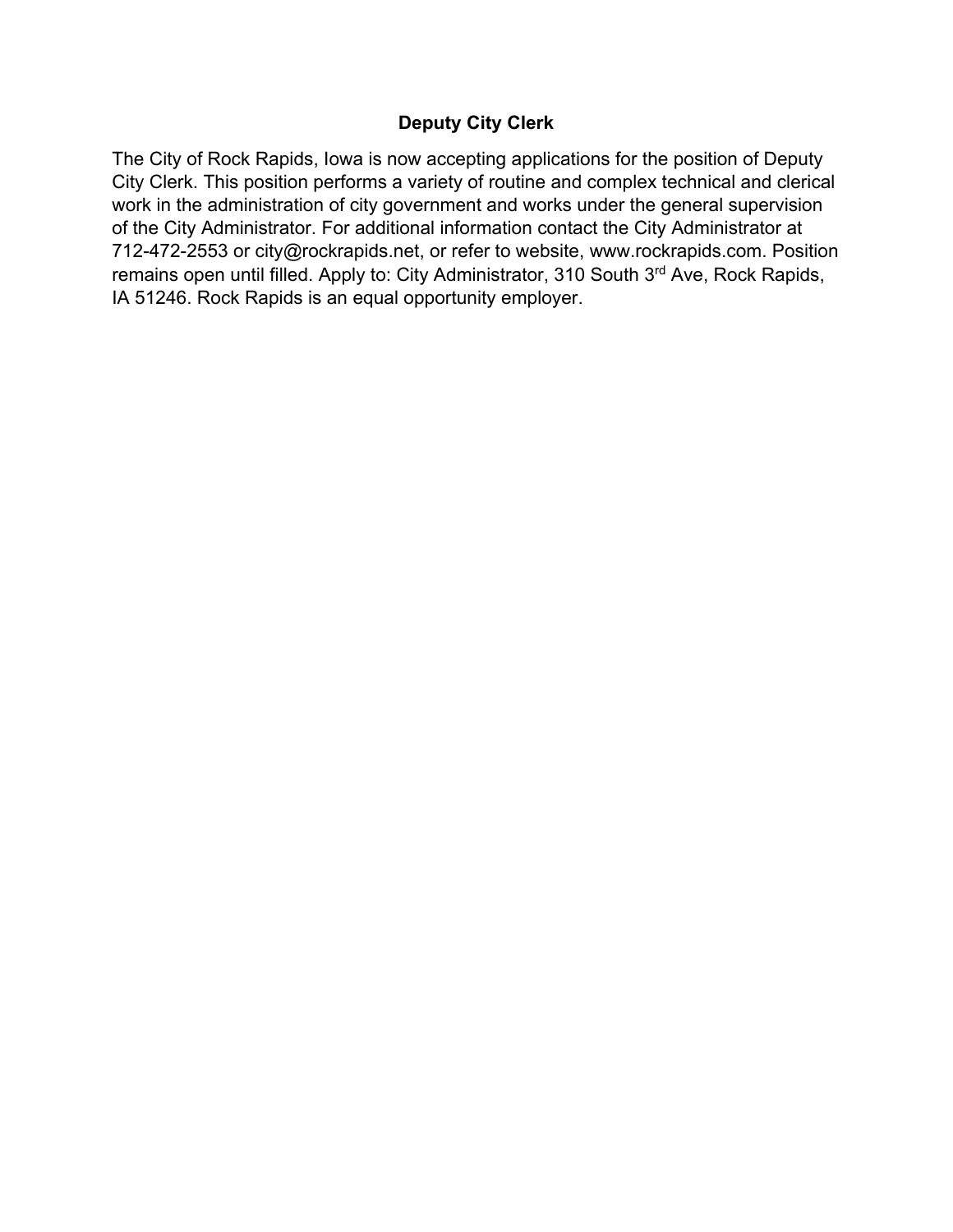## **POSITION DESCRIPTION**

### Class Title: Deputy Clerk Code: 01.02

#### GENERAL PURPOSE

Performs a variety of routine and complex technical and clerical work in the administration of city government.

#### SUPERVISION RECEIVED

Works under the general supervision of the City Administrator.

#### SUPERVISION EXERCISED

None, generally. May supervise clerical, part-time, temporary or other staff, as assigned.

#### DUTIES AND RESPONSIBILITIES

Assists, as directed, in performance of the functions and responsibilities of the City Administrator as prescribed in Title I, Chapter 4, Article 10 of the City Code of Ordinances.

Assists, as directed, in the performance and functions of the City Clerk as prescribed in Title I, Chapter 4, Article 11 of the City Code of Ordinances.

Assists in the coordination of activities among various departments, agencies, offices, boards and commissions.

Performs financial activities, including: processing of receipts, disbursements, revenues, expenditures and adjustments; cash and bank reconciliation; cash receipts; verification and payment of bills; bank deposits; payroll; maintenance of fixed asset and investment records; preparation of financial statements; filing of quarterly and annual reports.

Performs personnel activities, including: maintenance of records on payroll, benefits, hours worked, time off, withholding and other personnel records and documents; answering of payroll, benefits and other personnel related questions from employees.

Performs communications activities, including: receiving the public; receiving phone calls and fax messages; communicating official plans, policies and procedures to staff and the general public; preparing notices, reports and other information materials; update and maintenance of website as needed; use of social media for disseminating of public information.

Performs cemetery related activities, including: maintenance and retrieval of records and information; answering of inquiries; billing; sale of lots.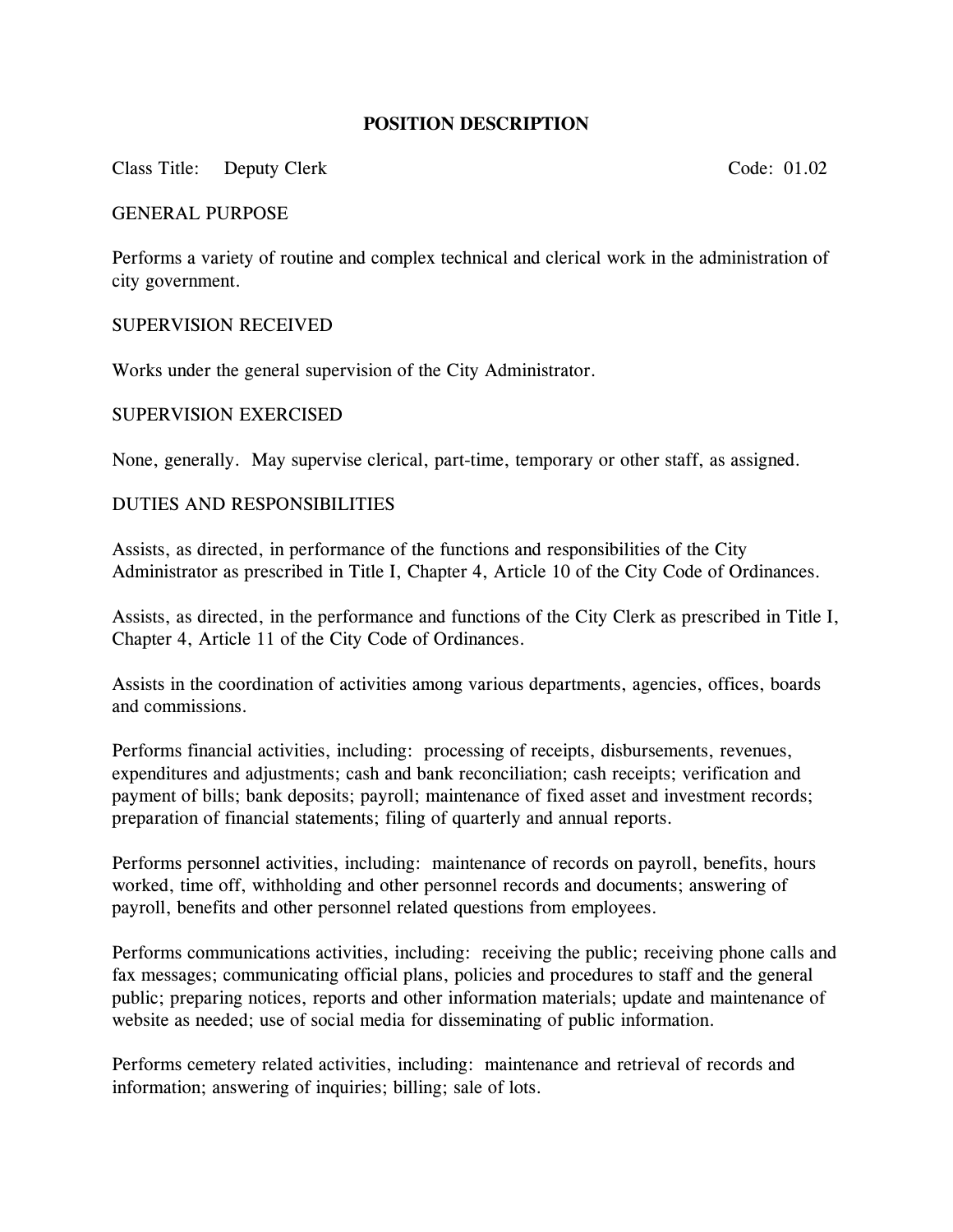Performs various other activities, including: filing and retrieving public records; preparing and monitoring work orders and purchase orders; supervising rental of community center; maintaining inventory of office supplies; issuing licenses and permits.

Prepares, as directed, agendas and minutes for City Council and Committee meetings.

Performs, as directed, the functions and responsibilities of the City Administrator in the absence of the City Administrator.

Participates in seminars, workshops and continuing education as appropriate or necessary.

Performs related work as required.

# REQUIRED MINIMUM QUALIFICATIONS

Education and Experience:

- (A) Graduation from high school or GED equivalent; and
- (B) Four years of related experience; or
- (C) Any equivalent combination of education and experience.

Necessary Knowledge, Skills and Abilities:

- (A) Working knowledge of the principles and practices of modern public administration and records management; working knowledge of modern governmental accounting principles and practices; working knowledge of payroll, benefits and accounts payable functions; working knowledge of office practices and procedures; working knowledge of office automation and computers; working knowledge of human resources and administration; some knowledge of public works field operation.
- (B) Skill in operation of listed tools and equipment;
- (C) Ability to maintain records accurately and effectively; ability to maintain effective accounting procedures; ability to accurately account for city funds; ability to establish and maintain effective working relationships with supervisors, other departments, employees, officials and the public; ability to communicate effectively verbally and in writing; ability to plan, organize and supervise clerical workers and assigned staff; ability to work under pressure and/or frequent interruptions; ability to work amiably with people.

# SPECIAL REQUIREMENTS

Must be bondable.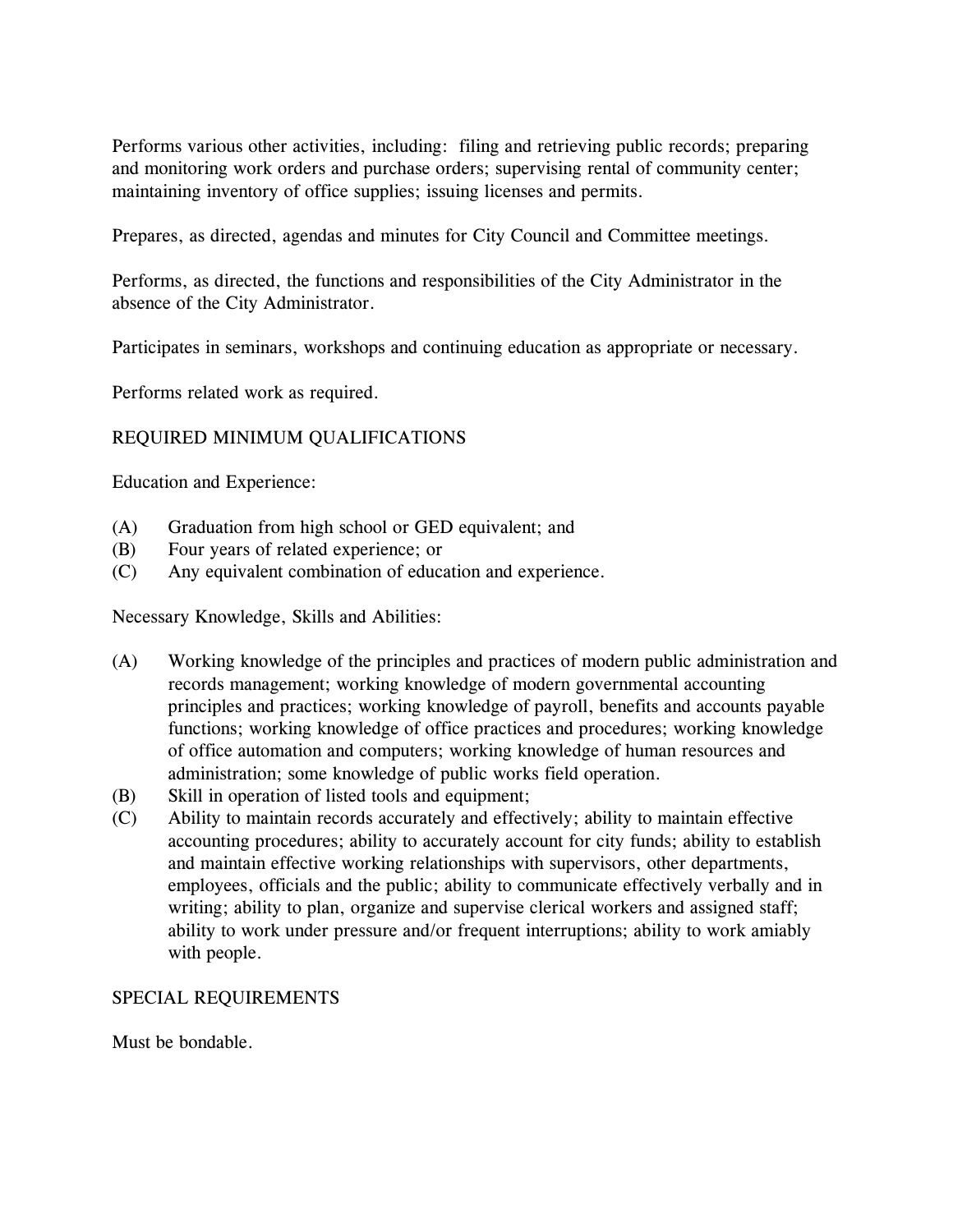## PHYSICAL DEMANDS

The physical demands described here are representative of those that must be met by an employee to successfully perform the essential functions of this job. Reasonable accommodations may be made to enable individuals with disabilities to perform the essential functions.

While performing the duties of this job, the employee is frequently required to sit and talk or hear, use hands to finger, handle, feel or operate objects, tools, or controls; and reach with hands and arms. The employee is occasionally required to walk.

The employee must occasionally lift and/or move up to 25 pounds. Specific vision abilities required by this job include close vision and the ability to adjust focus.

### WORK ENVIRONMENT

The work environment characteristics described here are representative of those an employee encounters while performing the essential functions of this job. Reasonable accommodations may be made to enable individuals with disabilities to perform the essential functions.

The noise level in the work environment is usually quiet.

# SELECTION GUIDELINES

Formal application, rating of education and experience; oral interview and reference check; job related tests may be required.

The duties listed above are intended only as illustrations of the various types of work that may be performed. The omission of specific statements of duties does not exclude them from the position if the work is similar, related or a logical assignment to the position.

The job description does not constitute an employment agreement between the employer and employee and is subject to change by the employer as the needs of the employer and requirements of the job change.